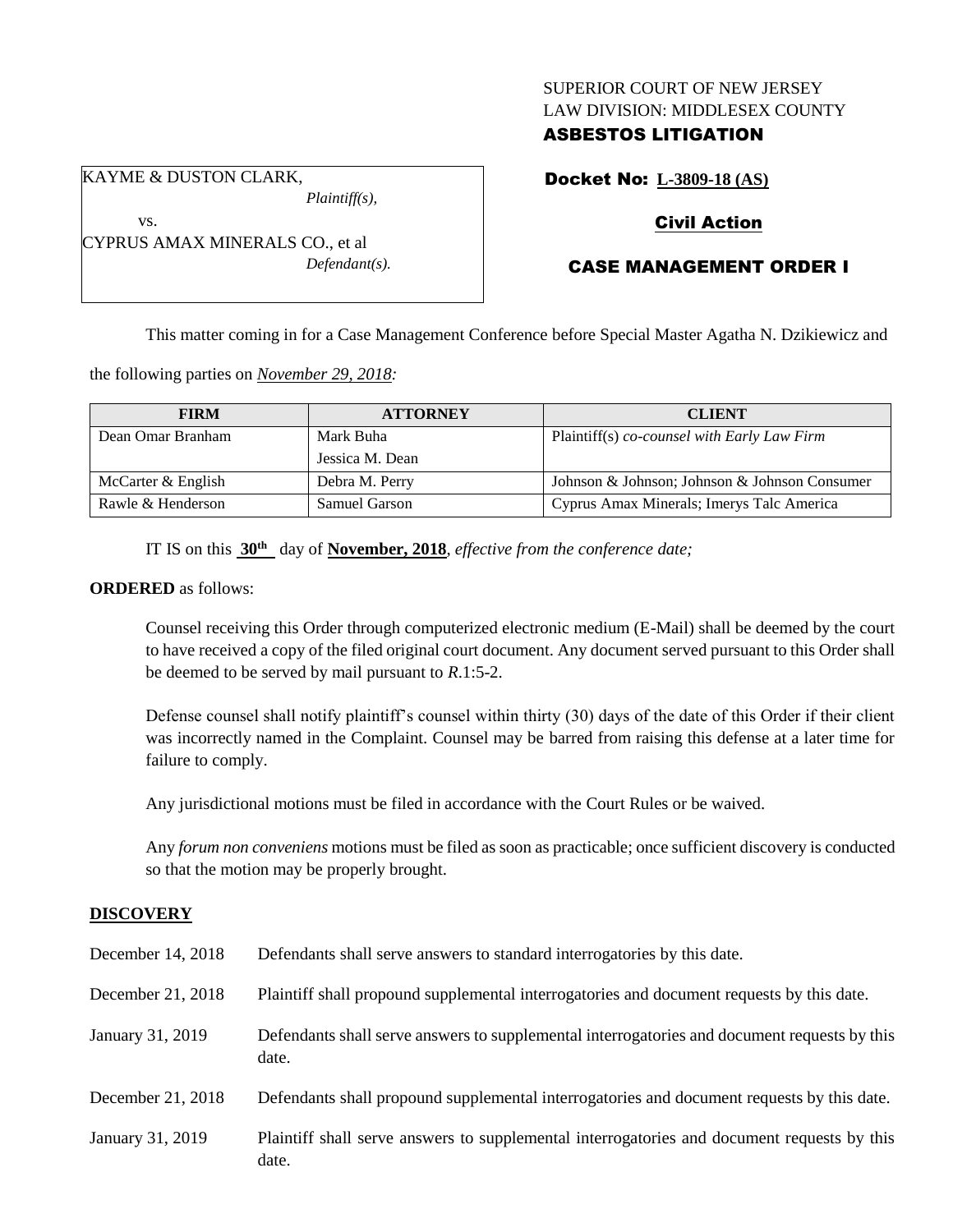- March 29, 2019 Fact discovery, including depositions, shall be completed by this date. Plaintiff's counsel shall contact the Special Master within one week of this deadline if all fact discovery is not completed.
- March 29, 2019 Depositions of corporate representatives shall be completed by this date.

#### **EARLY SETTLEMENT**

June 14, 2018 Settlement demands shall be served on all counsel and the Special Master by this date.

### **MEDICAL EXPERT REPORT**

| December 28, 2018 | Plaintiff shall serve executed medical authorizations by this date.                                                                                                                                                                                      |  |
|-------------------|----------------------------------------------------------------------------------------------------------------------------------------------------------------------------------------------------------------------------------------------------------|--|
| April 30, 2019    | Plaintiff shall serve medical expert reports by this date.                                                                                                                                                                                               |  |
| April 30, 2019    | Upon request by defense counsel, plaintiff is to arrange for the transfer of pathology specimens<br>and x-rays, if any, by this date.                                                                                                                    |  |
| July 19, 2019     | Defendants shall identify its medical experts and serve medical reports, if any, by this date. In<br>addition, defendants shall notify plaintiff's counsel (as well as all counsel of record) of a<br>joinder in an expert medical defense by this date. |  |

#### **LIABILITY EXPERT REPORTS**

| April 30, 2019 | Plaintiff shall identify its liability experts and serve liability expert reports by this date or |
|----------------|---------------------------------------------------------------------------------------------------|
|                | waive any opportunity to rely on liability expert testimony.                                      |
|                |                                                                                                   |

July 19, 2019 Defendants shall identify its liability experts and serve liability expert reports, if any, by this date or waive any opportunity to rely on liability expert testimony.

#### **SUMMARY JUDGMENT MOTION PRACTICE**

| April 26, 2019 | Plaintiff's counsel shall advise, in writing, of intent not to oppose motions by this date. |
|----------------|---------------------------------------------------------------------------------------------|
|                |                                                                                             |

- May 10, 2019 Summary judgment motions shall be filed no later than this date.
- June 7, 2019 Last return date for summary judgment motions.

#### **ECONOMIST EXPERT REPORTS**

- April 30, 2019 Plaintiff shall identify its expert economists and serve expert economist report(s), if any, by this date or waive any opportunity to rely on economic expert testimony.
- July 19, 2019 Defendants shall identify its expert economists and serve expert economist report(s), if any, by this date or waive any opportunity to rely on economic expert testimony.

#### **EXPERT DEPOSITIONS**

August 16, 2019 Expert depositions shall be completed by this date. To the extent that plaintiff and defendant generic experts have been deposed before, the parties seeking that deposition in this case must file an application before the Special Master and demonstrate the necessity for that deposition.

 $\_$  ,  $\_$  ,  $\_$  ,  $\_$  ,  $\_$  ,  $\_$  ,  $\_$  ,  $\_$  ,  $\_$  ,  $\_$  ,  $\_$  ,  $\_$  ,  $\_$  ,  $\_$  ,  $\_$  ,  $\_$  ,  $\_$  ,  $\_$  ,  $\_$  ,  $\_$  ,  $\_$  ,  $\_$  ,  $\_$  ,  $\_$  ,  $\_$  ,  $\_$  ,  $\_$  ,  $\_$  ,  $\_$  ,  $\_$  ,  $\_$  ,  $\_$  ,  $\_$  ,  $\_$  ,  $\_$  ,  $\_$  ,  $\_$  ,